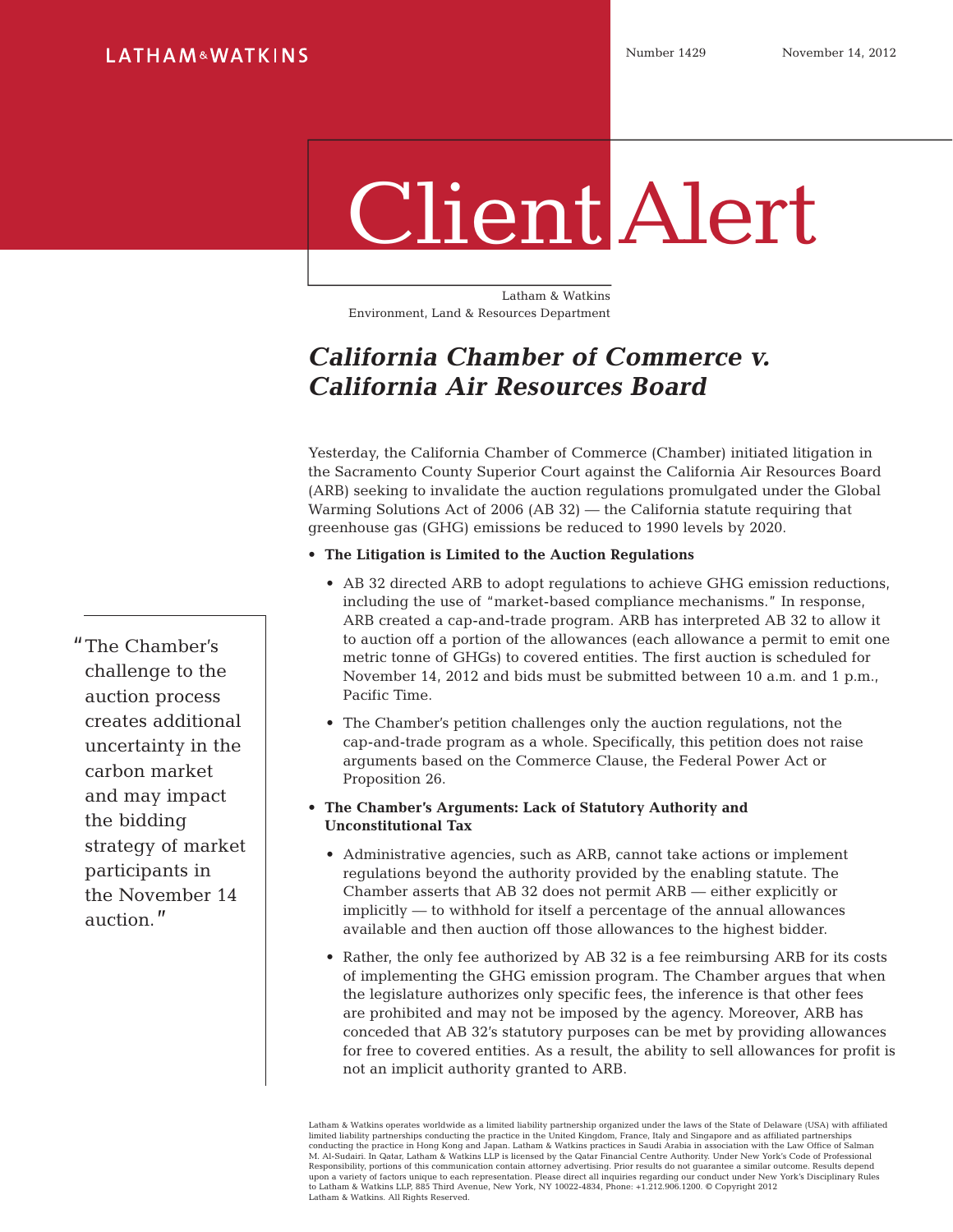• According to the Chamber, the auction process effectively creates a tax on covered entities that was not approved by a two-thirds vote of both legislative bodies, which is required by the California constitution. Agencies cannot implement a statute through unlawful means. Since the auction "tax" is unconstitutional, the Chamber alleges that the auction process must be enjoined and vacated.

#### • **Timing and Next Steps**

- *Nature of Relief:* Writ of Mandate (Code Civ. Proc. § 1085) and declaratory relief (Code Civ. Proc. § 1060). The combination of these two causes of action is typical of petitions challenging agency action as unlawful under the enabling statute; the two causes of action go hand-in-hand. If the writ of mandate were to be issued, any action subject to the writ (*i.e.*, the auctioning of allowances) would be prohibited.
- *Timing*: The typical timeline to resolve this action would be approximately three to nine months.
- • *Proceedings*: The proceedings will focus on a review of the administrative record. The Chamber and ARB will exchange briefs, similar to proceedings upon a motion for summary judgment. The deadlines for filings would be agreed upon by the parties and the court, but the Chamber has essentially jump-started the process by filing both their "Verified Petition for Writ of Mandate and Complaint for Declaratory Relief" and their "Memorandum of Points and Authorities in Support" at the same time. Ordinarily, only the former would need to be filed to initiate the action.
- • *Appeal*: The decision of the Superior Court would be subject to appeal to the 3rd District Court of Appeal.

#### • **Potential Implications for Covered Entities**

- • It appears that the auction will take place as initially planned. While the Chamber's prayer for relief includes "a writ of mandate prohibiting [ARB] from allocating to the ARB and/or State a portion of the annual available GHG emission allowances and conducting the auctions" the Chamber does not appear to have filed a motion for expedited review or preliminary relief. Consequently, unless such a motion is filed before the auction begins, we anticipate that ARB will conduct the auction.
- • If the auction occurs as scheduled and the Chamber ultimately succeeds in having the court declare that AB 32's auction regulations are illegal, the effect on allowances acquired by covered entities during the November 14 auction is unclear. The court might rule that since the auction process was invalid, any action taken under that auction process is null and void. Conversely, given the severability clause in AB 32's regulations, the court could hold that the allowances acquired are valid, but that ARB must refund the payments made by covered entities for those allowances.
- The Chamber's challenge to the auction process creates additional uncertainty in the carbon market and may impact the bidding strategy of market participants in the November 14 auction. Lower participation in the auction could result in a lower clearing price and lower revenues coming to the State.